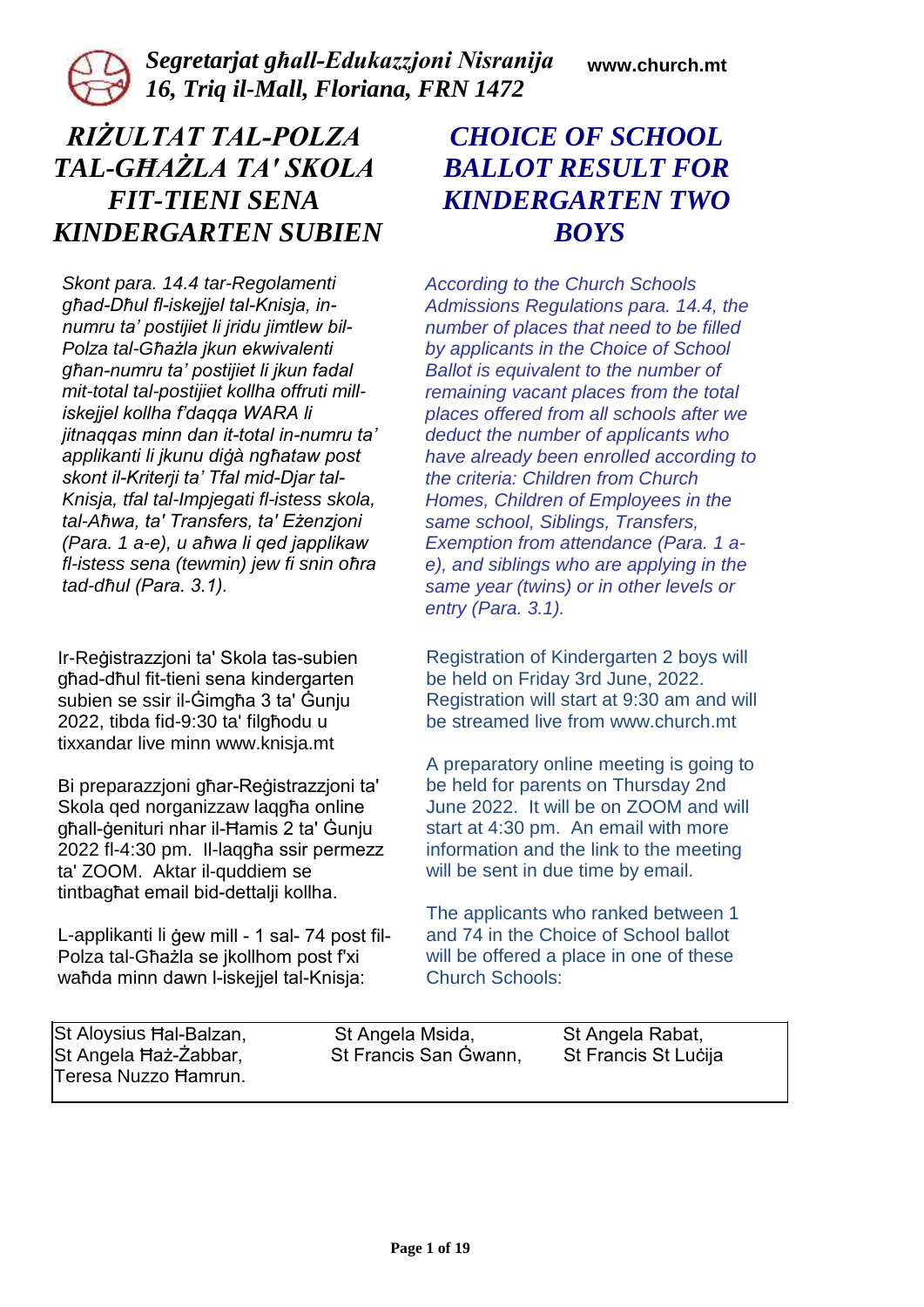Il-postijiet vakanti skola skola, jitħabbru flimejl u fir-rapport li jiġi ppublikat onlajn u tal-anqas jumejn qabel ir-Reġistrazzjoni ta' Skola. Fl-istess rapport jitniżżlu lapplikanti skont l-ordni tal-polza talgħażla ta' skola.

The vacant places of each school will be published in the email and the report which will be published online at least two days before the School Registration exercise. The online report will also include the applicants by choice of school ballot rank order.

#### **Postijiet Offruti**

| Total ta' postijiet mainstream offruti                                  | 96             |
|-------------------------------------------------------------------------|----------------|
| Postijiet mainstream u każijiet serji li naghtaw lis-subien tas-St Fran | 7              |
| Total ta' postijiet vakanti                                             | 103            |
| Postijiet Okkupati u Riservati                                          |                |
| Applikant minn Dar tal-Knisja                                           | 1              |
| Postijiet ghal tfal tal-impjegati fl-istess skola (1b+1b/3)             | 7              |
| Postijiet ghal ahwa (1c +1c/3)                                          | 19             |
| Postijiet riservati ghal ahwa li ged japplikaw din is-sena (3.1)        | $\overline{2}$ |
| Total ta' postijiet okkupati u riservati                                | 29             |
|                                                                         |                |
| Postijiet li Baqa'                                                      |                |
| Total ta' postijiet vakanti                                             | 103            |
| Total ta' postijiet okkupati                                            | $-29$          |
| Total ta' Postijiet li baga'                                            | 74             |

#### **L-applikanti li ġew mill - 1 sal- 74 post fil-Polza tal-Għażla se jieħdu sehem fir-Reġistrazzjoni ta'skola tal-Knisja**

**Applicants who ranked between 1 and 74 in Choice of School Ballot will participate in the Church School Registration.**

Jekk għandkom bżonn tikkuntatjawna tistgħu ċċemplu fuq 2590 6306/9 mit-Tnejn sal-Ġimgħa, mis-7:30 sat-3:30 pm jew tiktbulna f'dan l-indirizz: admissions@maltadiocese.org

|      | Numru tal-Applikazzjoni / Isem u Kunjom | Rizultat tal-Polza | Ahwa            |
|------|-----------------------------------------|--------------------|-----------------|
| 5660 | <b>ABDILLA TOMMY</b>                    | 148                |                 |
| 5679 | ABDILLA ZAYN                            | 230                |                 |
| 3915 | ABELA ANDREW                            | 96                 | 3911 Kinder 2 M |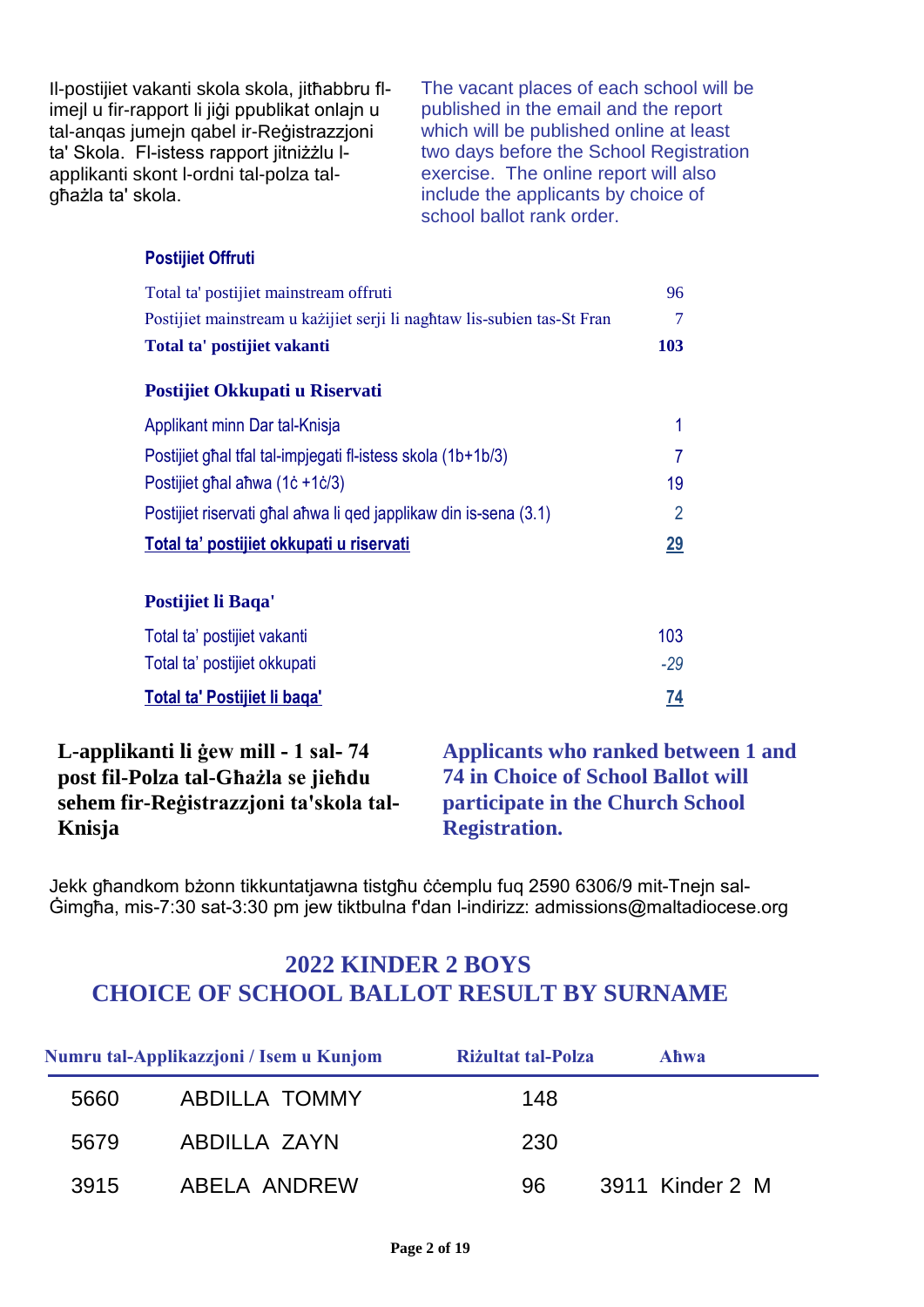|      | Numru tal-Applikazzjoni / Isem u Kunjom | <b>Riżultat tal-Polza</b> | Ahwa            |
|------|-----------------------------------------|---------------------------|-----------------|
| 5400 | <b>ABELA LIAM</b>                       | 83                        |                 |
| 4468 | ABELA LUCA                              | 8                         |                 |
| 3911 | <b>ABELA THOMAS</b>                     | 179                       | 3915 Kinder 2 M |
| 4518 | ABELA YAN                               | 78                        | 4520 Year 1 F   |
| 3284 | ABELA DE LEONARDO YAN                   | 24                        |                 |
| 4688 | <b>AGIUS COLE</b>                       | 281                       |                 |
| 3019 | <b>AGIUS DANIEL</b>                     | 322                       |                 |
| 4785 | <b>AGIUS DAYLE</b>                      | 72                        | 4784 Year 1 F   |
| 5863 | <b>AGIUS ISAAC</b>                      | 383                       |                 |
| 3000 | <b>AGIUS ZACH</b>                       | 118                       |                 |
| 3774 | <b>AGIUS ARMAOUI TEEJAY</b>             | 28                        |                 |
| 5293 | APAP MATTEO                             | 220                       |                 |
| 5296 | <b>AQUILINA MATTHIAS</b>                | 172                       |                 |
| 5129 | <b>AQUILINA MIGUEL</b>                  | 48                        |                 |
| 4696 | ATTARD ANDREA                           | 155                       |                 |
| 5321 | <b>ATTARD DALE</b>                      | 36                        |                 |
| 4294 | ATTARD JAKE                             | 231                       |                 |
| 5894 | ATTARD LUCA                             | 238                       | 5896 Kinder 2 M |
| 5896 | ATTARD MATTEO                           | 373                       | 5894 Kinder 2 M |
| 3445 | ATTARD ZESHIAN RENZIL                   | 211                       |                 |
| 5969 | AXIAK BEN                               | 149                       |                 |
| 5586 | AZZOPARDI HAYDEN NICKY                  | 130                       |                 |
| 5945 | AZZOPARDI JAVIER                        | 253                       |                 |
| 4907 | <b>AZZOPARDI LUCAS</b>                  | 280                       |                 |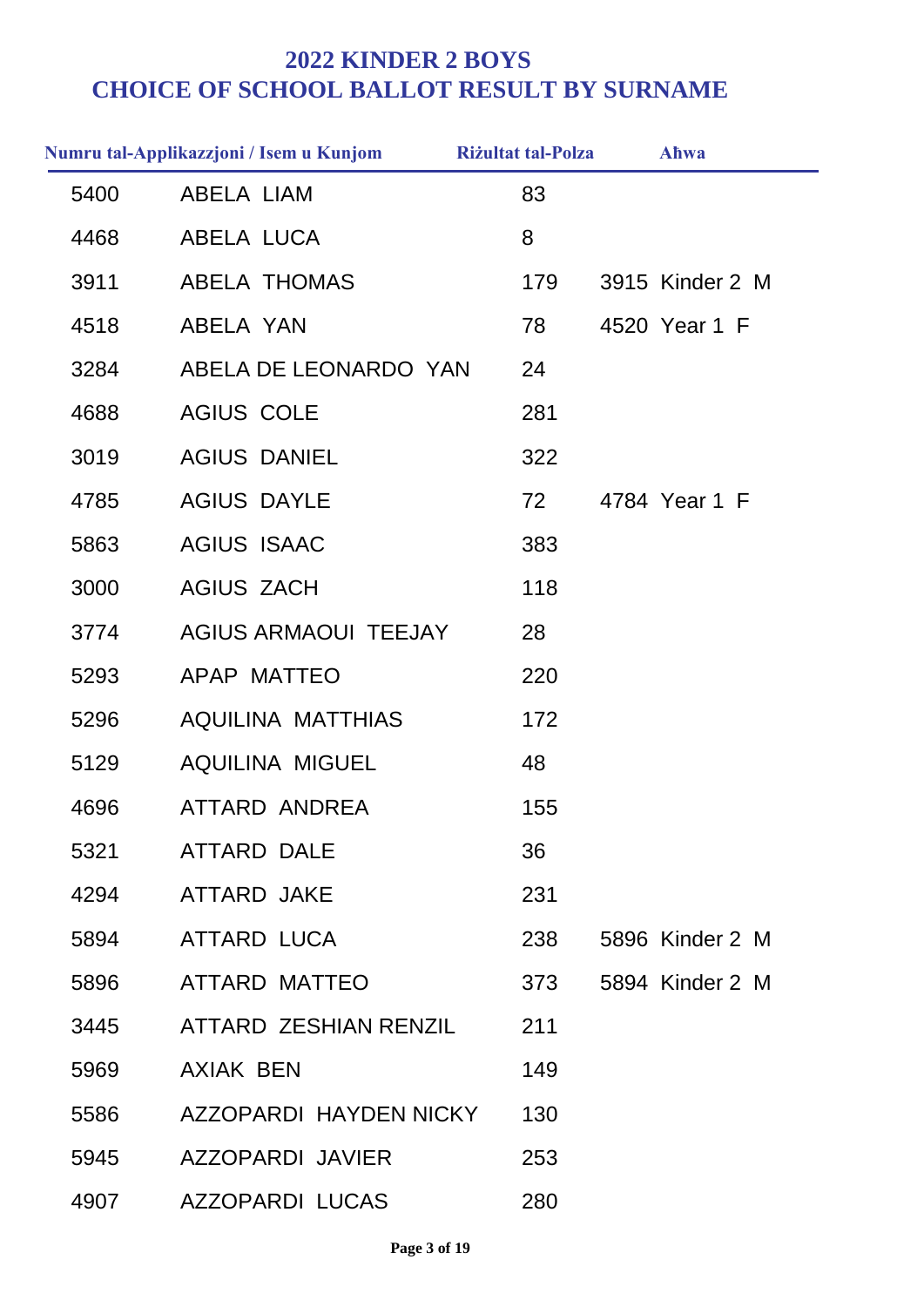|      | Numru tal-Applikazzjoni / Isem u Kunjom | <b>Riżultat tal-Polza</b> | Ahwa |  |
|------|-----------------------------------------|---------------------------|------|--|
| 4685 | <b>BAJADA LIAM</b>                      | 209                       |      |  |
| 4942 | <b>BALDACCHINO JACK</b>                 | 14                        |      |  |
| 5429 | <b>BALDACCHINO MATTEO</b>               | 241                       |      |  |
| 3565 | <b>BALZAN NOAH</b>                      | 3                         |      |  |
| 4026 | <b>BARBARA JAYDEN</b>                   | 204                       |      |  |
| 5111 | <b>BARBARO SANT SKYE DOUG</b>           | 59                        |      |  |
| 4291 | <b>BARBUTO JOEY</b>                     | 50                        |      |  |
| 5256 | <b>BARTOLO PRAVIN</b>                   | 112                       |      |  |
| 4069 | <b>BARTOLO THOMAS</b>                   | 377                       |      |  |
| 5043 | <b>BARTOLO YAN</b>                      | 153                       |      |  |
| 4483 | BARTOLO CARANNANTE MAX                  | 347                       |      |  |
| 5949 | <b>BARTOLO PARNIS BEPPE</b>             | 29                        |      |  |
| 3008 | <b>BARTOLO ZAHRA LUIGI</b>              | 13                        |      |  |
| 5252 | <b>BASHIR SAAMEL SIMON</b>              | 214                       |      |  |
| 4266 | <b>BASON HARRY</b>                      | 143                       |      |  |
| 4172 | <b>BELLIZZI JAKE MICHAEL</b>            | 52                        |      |  |
| 5151 | <b>BEZZINA MATTEO</b>                   | 334                       |      |  |
| 4980 | <b>BIGENI KAI</b>                       | 34                        |      |  |
| 5002 | <b>BOFFA MICHELE</b>                    | 169                       |      |  |
| 5607 | <b>BONANNO ANDREW</b>                   | 297                       |      |  |
| 3757 | <b>BONDIN DANIEL</b>                    | 80                        |      |  |
| 4388 | <b>BONELLO JEAN</b>                     | 193                       |      |  |
| 4059 | <b>BONELLO JOHN</b>                     | 31                        |      |  |
| 4556 | <b>BONELLO LEVI</b>                     | 216                       |      |  |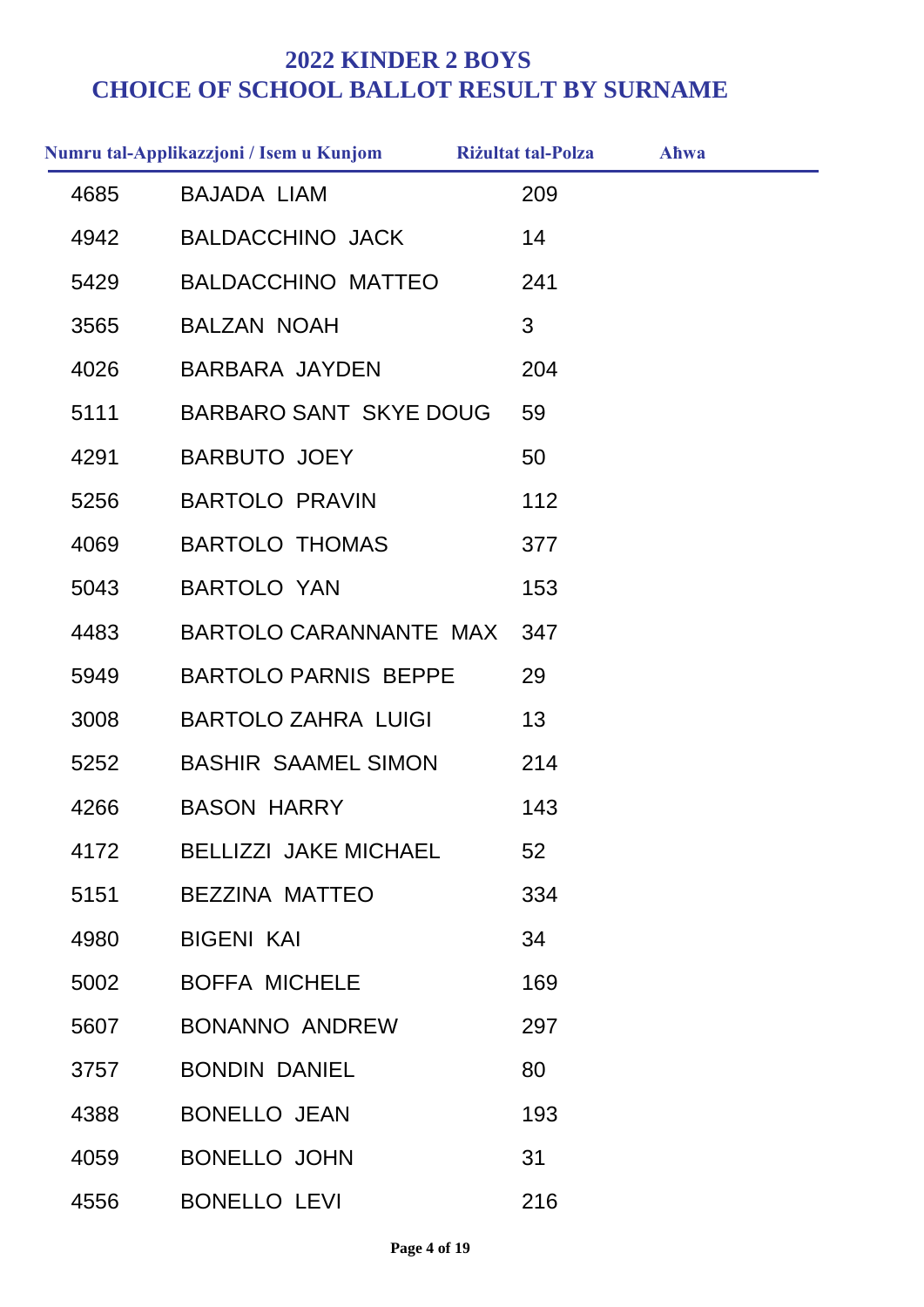|      | Numru tal-Applikazzjoni / Isem u Kunjom | <b>Rizultat tal-Polza</b> | Ahwa            |
|------|-----------------------------------------|---------------------------|-----------------|
| 4290 | <b>BONETT ALEX</b>                      | 342                       |                 |
| 4620 | <b>BONNICI ALESSANDRO</b>               | 11                        |                 |
| 5792 | <b>BONNICI BEPPE</b>                    | 1                         |                 |
| 5475 | <b>BONNICI LUCAS</b>                    | 115                       |                 |
| 3628 | <b>BONNICI MATTEO</b>                   | 9                         |                 |
| 4321 | <b>BONSFIELD LEE</b>                    | 343                       |                 |
| 4817 | <b>BORG ALEKEI</b>                      | 278                       |                 |
| 4122 | <b>BORG ALEX</b>                        | 340                       |                 |
| 1381 | <b>BORG ALEX</b>                        | 321                       |                 |
| 5394 | <b>BORG ALEX</b>                        | 307                       |                 |
| 5914 | <b>BORG JENSYNN</b>                     | 240                       |                 |
| 5830 | <b>BORG LUIGI</b>                       | 348                       |                 |
| 4768 | <b>BORG MATTEO</b>                      | 167                       |                 |
| 3074 | <b>BORG MATTHIAS</b>                    | 43                        |                 |
| 4860 | <b>BORG MIGUEL</b>                      | 77                        |                 |
| 4808 | <b>BORG NOAH</b>                        | 75                        |                 |
| 3415 | <b>BORG SAMUEL</b>                      | 237                       |                 |
| 4921 | <b>BORG SAMWEL</b>                      | 228                       | 4925 Kinder 1 M |
| 1623 | <b>BORG SEBASTIAN</b>                   | 113                       |                 |
| 6068 | <b>BORG THIAS</b>                       | 374                       |                 |
| 4250 | <b>BORG ZAC</b>                         | 60                        |                 |
| 4095 | <b>BORG BARTOLO KURT</b>                | 222                       |                 |
| 5611 | <b>BORG BARTOLO TIMOTHY</b>             | 171                       |                 |
| 5272 | <b>BORG BONACI THOMAS</b>               | 62                        |                 |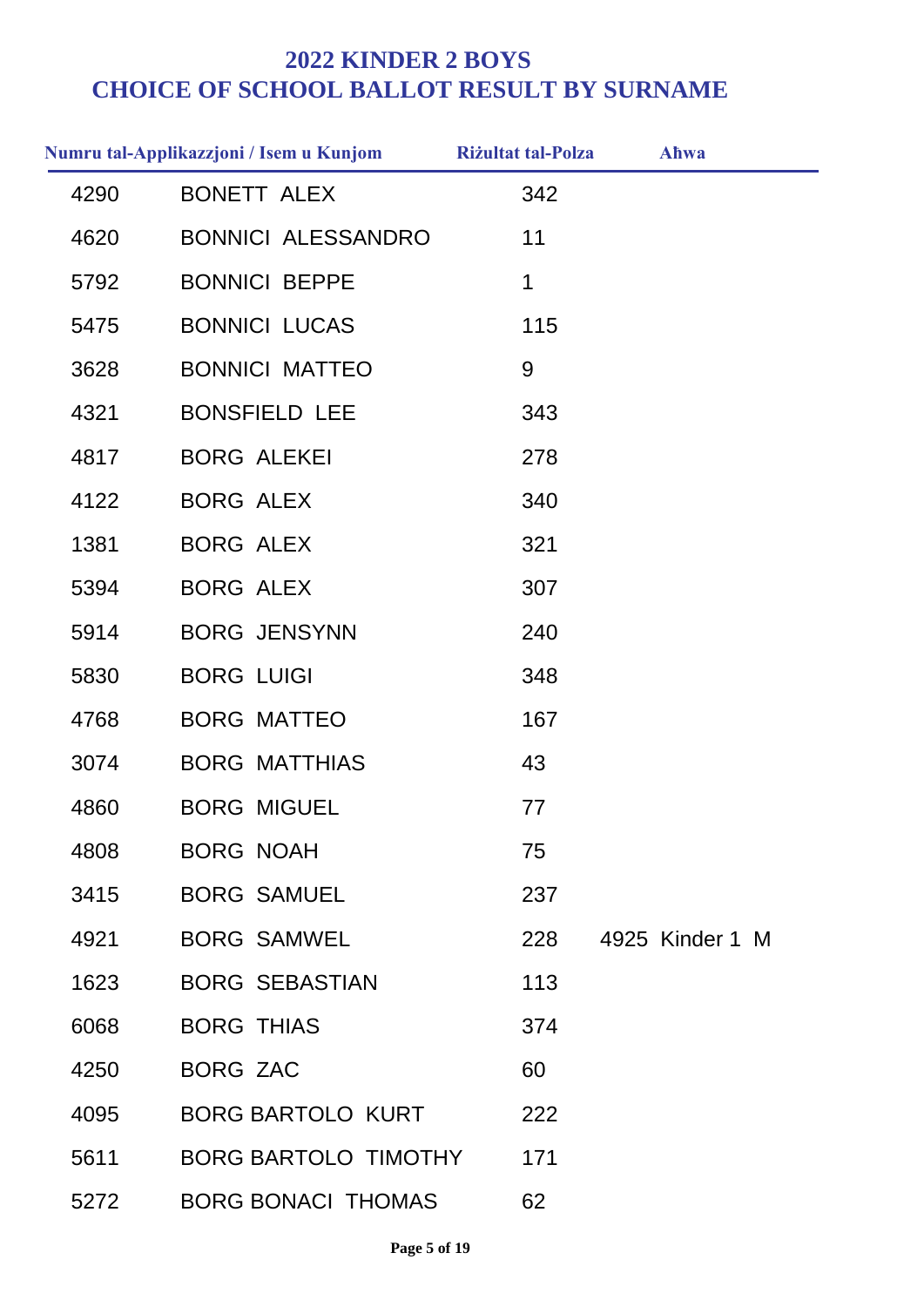|      | Numru tal-Applikazzjoni / Isem u Kunjom | <b>Riżultat tal-Polza</b> | Ahwa            |
|------|-----------------------------------------|---------------------------|-----------------|
| 3325 | <b>BORG ZARB ADAMI HENRY</b>            | 156                       |                 |
| 5634 | <b>BOWELL WILLIAM</b>                   | 197                       | 5631 KINDER 1 M |
| 5224 | <b>BRIFFA LUCA</b>                      | 20                        |                 |
| 4155 | <b>BRIFFA NICHOLAS</b>                  | 93                        |                 |
| 4214 | <b>BRINCAT LIAM</b>                     | 290                       |                 |
| 4254 | <b>BRINCAT NATHAN</b>                   | 205                       |                 |
| 3718 | <b>BUGEJA HENRY</b>                     | 19                        |                 |
| 5067 | <b>BUGEJA JEREMIAH</b>                  | 362                       |                 |
| 3536 | <b>BUGEJA NICK</b>                      | 207                       |                 |
| 4901 | <b>BUGEJA THIAS</b>                     | 302                       |                 |
| 3600 | <b>BUGEJA AUSTIN DEAN</b>               | 200                       |                 |
| 3274 | <b>BUHAGIAR BEN</b>                     | 100                       |                 |
| 3160 | <b>BUHAGIAR MIFSUD ALEXAND</b>          | 312                       |                 |
| 4207 | <b>BURGIO ROBERTO</b>                   | 195                       |                 |
| 4983 | <b>BUSUTTIL LUCA</b>                    | 317                       |                 |
| 5173 | <b>BUSUTTIL SAMUEL</b>                  | 139                       |                 |
| 3948 | <b>BUTTIGIEG ISAAC JOHN</b>             | 213                       |                 |
| 4340 | <b>CACHIA ANDREW LUKE</b>               | 27                        |                 |
| 3367 | <b>CACHIA NATHAN</b>                    | 365                       |                 |
| 5090 | CALLEJA DANIEL                          | 293                       |                 |
| 4022 | CALLEJA ISAAC                           | 135                       |                 |
| 3816 | <b>CALLUS AIDEN</b>                     | 282                       |                 |
| 4239 | <b>CAMILLERI BEN</b>                    | 254                       |                 |
| 5172 | <b>CAMILLERI BENJAMIN ROCC</b>          | 81                        |                 |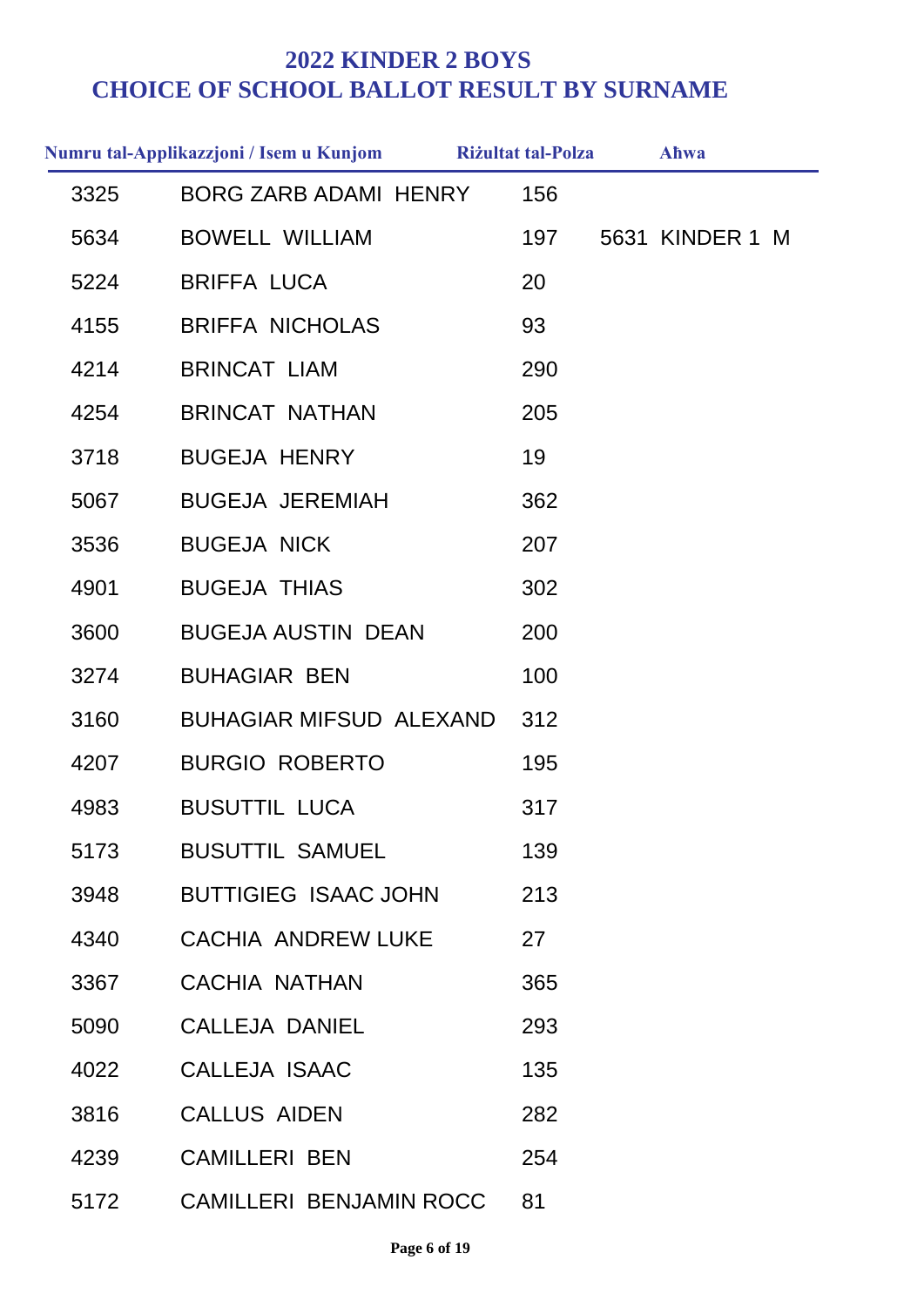|      | Numru tal-Applikazzjoni / Isem u Kunjom | <b>Rizultat tal-Polza</b> | Ahwa          |
|------|-----------------------------------------|---------------------------|---------------|
| 4875 | <b>CAMILLERI FRANCESCO</b>              | 97                        |               |
| 3330 | <b>CAMILLERI HENRY</b>                  | 333                       | 3343 YEAR 4 F |
| 3521 | <b>CAMILLERI KAI</b>                    | 224                       |               |
| 6147 | <b>CAMILLERI KIEREN</b>                 | 292                       |               |
| 4042 | <b>CAMILLERI LIAM</b>                   | 386                       |               |
| 5589 | <b>CAMILLERI LUIGI</b>                  | 56                        |               |
| 4807 | <b>CAMILLERI MATTEO</b>                 | 185                       |               |
| 1136 | <b>CAMILLERI NOAH</b>                   | 87                        |               |
| 3944 | CAMILLERI AZZOPARDI HENR                | 61                        |               |
| 3272 | CAMILLERI DESPOTT TIMOTH                | 279                       |               |
| 5941 | <b>CAMILLERI HILI BEN</b>               | 133                       |               |
| 3955 | <b>CAMILLERI PSAILA OLIVER</b>          | 215                       |               |
| 6152 | <b>CARACHI XANDRU</b>                   | 395                       |               |
| 5966 | <b>CARDONA ZDENICK</b>                  | 299                       |               |
| 3879 | CARUANA ADAM                            | 357                       |               |
| 3884 | <b>CARUANA AIDEN</b>                    | 141                       |               |
| 4704 | CARUANA ALEX                            | 104                       |               |
| 5471 | <b>CARUANA BENJAMIN</b>                 | 10 <sup>°</sup>           |               |
| 6118 | <b>CARUANA BLAKE</b>                    | 289                       |               |
| 3765 | <b>CARUANA DALE</b>                     | 245                       |               |
| 5568 | CARUANA EDWARD                          | 106                       |               |
| 3705 | <b>CASCUN WILLIAM</b>                   | 108                       |               |
| 5285 | <b>CASINGENA COLE</b>                   | 168                       |               |
| 5963 | <b>CASSAR GIANLUCA</b>                  | 217                       |               |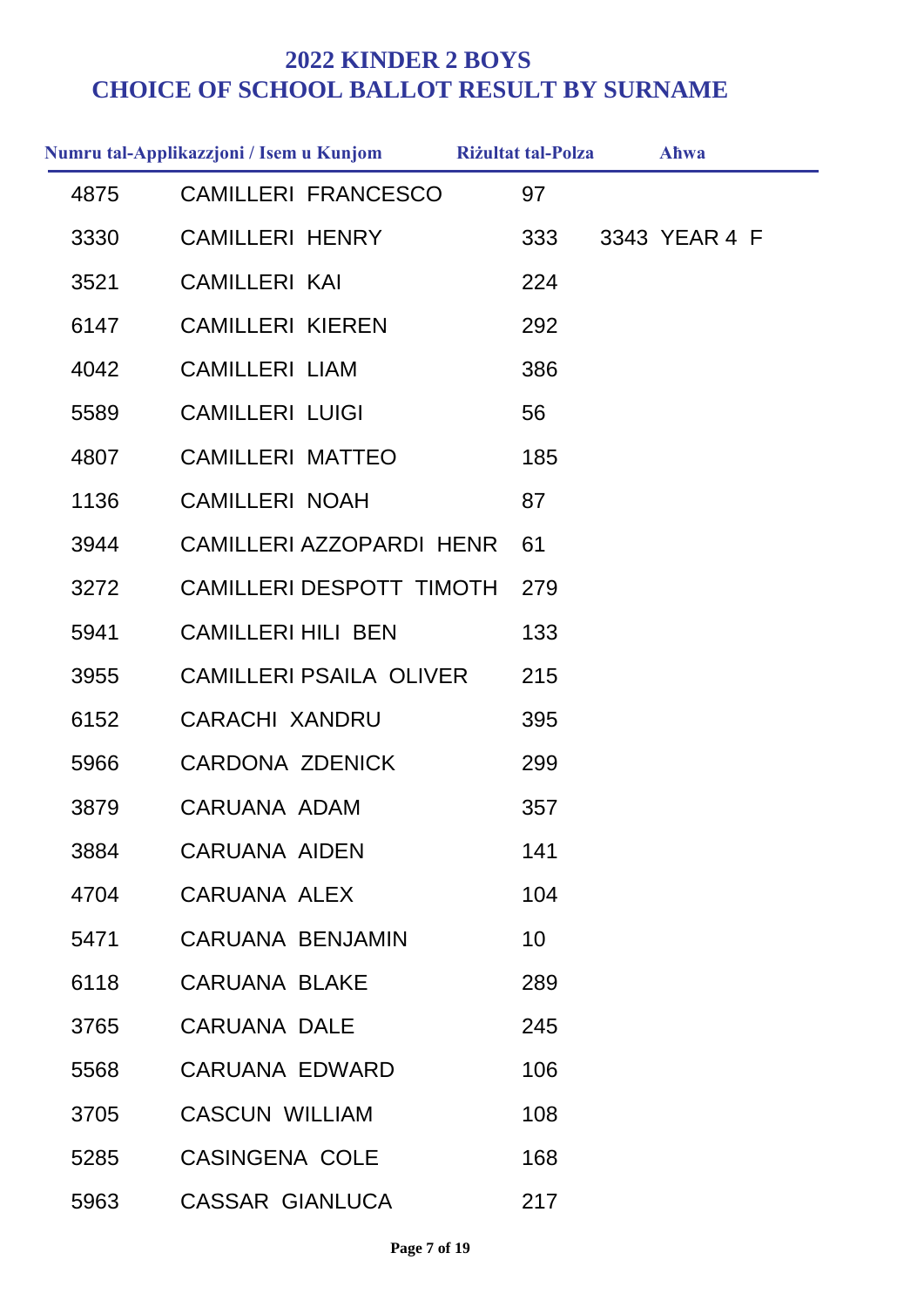|      | Numru tal-Applikazzjoni / Isem u Kunjom | <b>Riżultat tal-Polza</b> | Ahwa            |
|------|-----------------------------------------|---------------------------|-----------------|
| 4568 | <b>CASSAR GIANLUCA</b>                  | 316                       |                 |
| 3649 | <b>CASSAR GIANMARK</b>                  | 144                       |                 |
| 3199 | <b>CASSAR KAI JOSEPH</b>                | 151                       |                 |
| 4946 | <b>CASSAR LIAM</b>                      | 138                       | 4984 Kinder 2 M |
| 4974 | <b>CASSAR MATT</b>                      | 194                       |                 |
| 3378 | <b>CASSAR MATTEO</b>                    | 110                       |                 |
| 5069 | <b>CASSAR NATHAN</b>                    | 287                       |                 |
| 5726 | <b>CASSAR ZACK</b>                      | 233                       |                 |
| 4984 | <b>CASSAR ZEAN</b>                      | 219                       | 4946 Kinder 2 M |
| 4328 | <b>CATANIA GALEA DIEGO</b>              | 198                       |                 |
| 5291 | <b>CAUCHI BEPPE</b>                     | 384                       |                 |
| 5714 | CAUCHI NOAH JACOB                       | 68                        |                 |
| 3605 | <b>CHETCUTI GABRIEL JULIAN</b>          | 262                       |                 |
| 4357 | <b>CIANGURA COHEN</b>                   | 17                        |                 |
| 3425 | CIAPPARA KAYNE                          | 140                       |                 |
| 3304 | <b>CIAPPARA SAM</b>                     | 103                       |                 |
| 4572 | <b>CILIA DAVID</b>                      | 126                       |                 |
| 3684 | <b>CINI CHARLIE</b>                     | 51                        |                 |
| 4100 | <b>COLEMAN BENJAMIN</b>                 | 338                       |                 |
| 4571 | <b>CONTI FABIO</b>                      | 291                       |                 |
| 4072 | <b>COPPINI BENJAMIN</b>                 | 111                       | 4052 Year 1 F   |
| 4594 | <b>CURMI MATTEO</b>                     | 166                       |                 |
| 5160 | <b>CUTAJAR NOAH</b>                     | 86                        |                 |
| 3581 | DALLI JACK                              | 236                       |                 |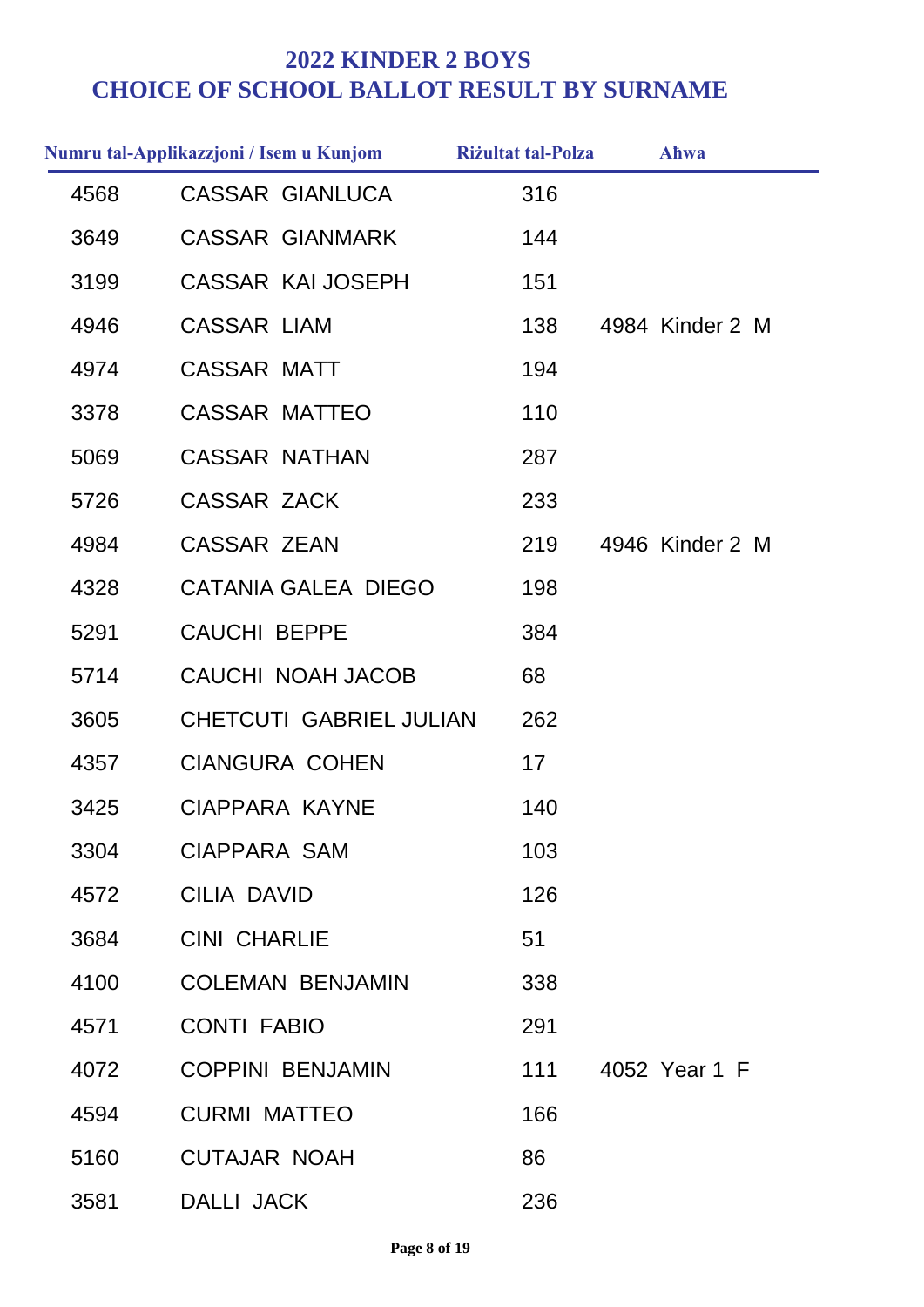|      | Numru tal-Applikazzjoni / Isem u Kunjom | <b>Riżultat tal-Polza</b> | <b>Ahwa</b>     |
|------|-----------------------------------------|---------------------------|-----------------|
| 5456 | <b>DALLI LUCA</b>                       | 242                       | 5460 Kinder 2 F |
| 3900 | <b>DAMATO BLAKE</b>                     | 107                       |                 |
| 5736 | <b>DARMANIN LUCA</b>                    | 331                       |                 |
| 5845 | DARMANIN CASSAR LUKE                    | 248                       |                 |
| 3990 | DARMENIA HENRY                          | 117                       |                 |
| 5908 | DARWISH ADAM                            | 314                       |                 |
| 5973 | DE GABRIELE MATTEO                      | 378                       |                 |
| 5855 | DE GIOVANNI NATHAN                      | 247                       |                 |
| 4941 | <b>DEBATTISTA GIORGIO EMAN</b>          | 344                       |                 |
| 5741 | <b>DEBONO DALE</b>                      | 327                       |                 |
| 3084 | <b>DEBONO TOMMY</b>                     | 65                        | 3123 Kinder 2 F |
| 5699 | <b>DEGIORGIO DEAN</b>                   | 88                        |                 |
| 3464 | <b>DEGIORGIO DELMAR LUCA</b>            | 190                       |                 |
| 3268 | <b>DEGUARA ETHAN</b>                    | 44                        |                 |
| 1972 | <b>DELICATA EDWARD</b>                  | 124                       |                 |
| 3828 | <b>DEMANUELE KIAN</b>                   | 339                       |                 |
| 4021 | <b>DEMANUELE YAN</b>                    | 335                       |                 |
| 4798 | <b>DEMICOLI JOHN</b>                    | 372                       |                 |
| 5056 | DEPARES VALENZIA MARTYN                 | 246                       |                 |
| 3532 | <b>DESIRA ADAM</b>                      | 270                       |                 |
| 6105 | <b>DIMECH LUCA</b>                      | 370                       |                 |
| 4530 | <b>DINGLI MATTIA</b>                    | 296                       |                 |
| 4581 | <b>EBEJER JAKE</b>                      | 49                        |                 |
| 4818 | <b>ELLUL LOGAN BLAKE</b>                | 177                       |                 |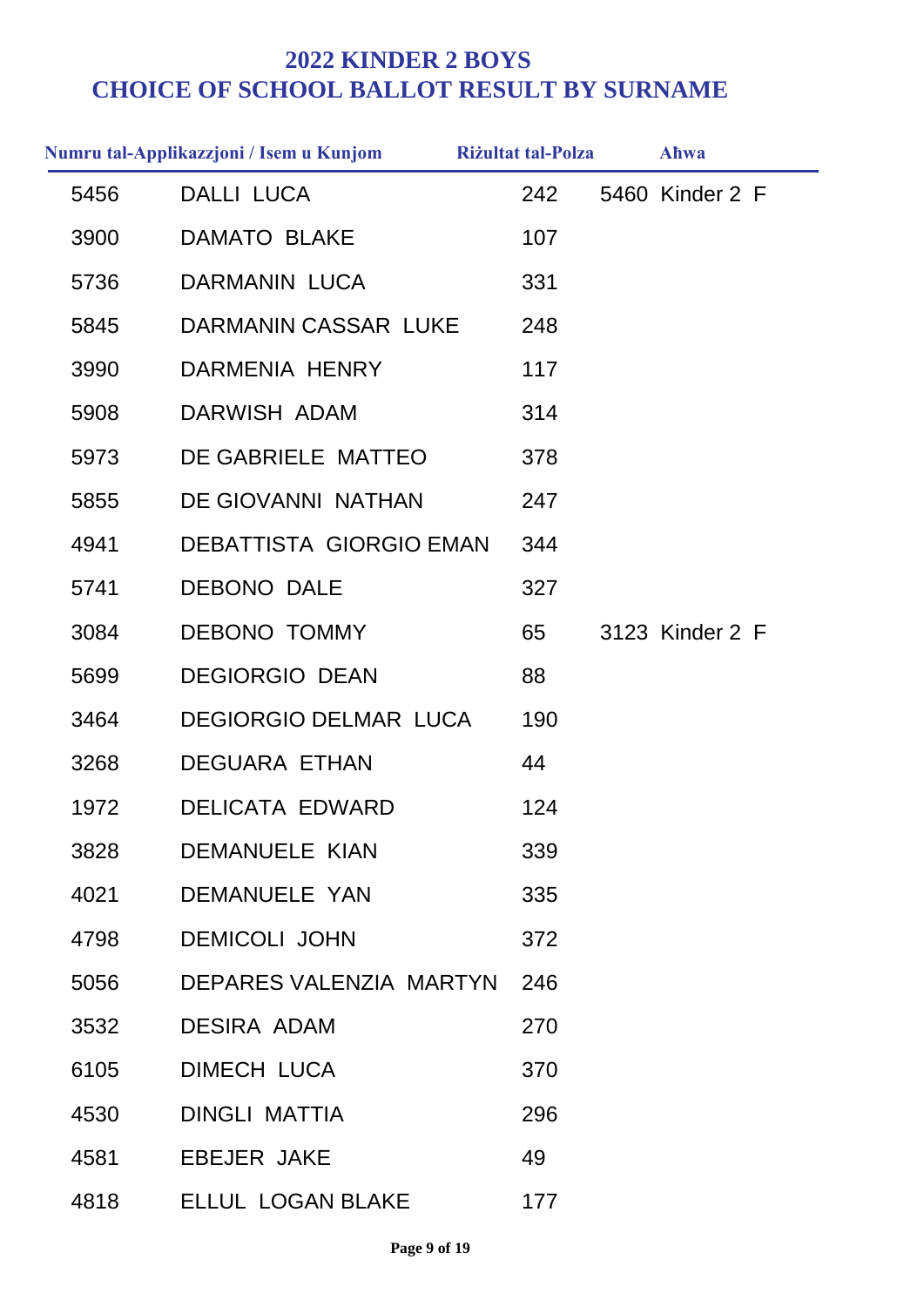|      | Numru tal-Applikazzjoni / Isem u Kunjom | <b>Riżultat tal-Polza</b> | Ahwa          |
|------|-----------------------------------------|---------------------------|---------------|
| 4339 | <b>ELLUL NOAH</b>                       | 364                       |               |
| 4107 | ELLUL DE RAFFAELE YANIK                 | 199                       |               |
| 5310 | ELLUL SOLER SAM                         | 271                       |               |
| 3449 | <b>FACCIOL FARRUGIA JORDI</b>           | 201                       |               |
| 3775 | <b>FAILLA BENJI</b>                     | 337                       |               |
| 4416 | <b>FALZON LIAM</b>                      | 154                       |               |
| 3094 | <b>FALZON MATTEO</b>                    | 286                       |               |
| 3963 | <b>FALZON NICK</b>                      | 127                       |               |
| 5320 | <b>FARRUGIA ALEX</b>                    | 268                       |               |
| 3497 | <b>FARRUGIA CADE</b>                    | 74                        |               |
| 4916 | <b>FARRUGIA COLE</b>                    | 210                       |               |
| 4971 | <b>FARRUGIA ELLEN PAUL</b>              | 137                       |               |
| 5233 | <b>FARRUGIA EMMANUEL</b>                | 121                       |               |
| 6006 | <b>FARRUGIA GIAN</b>                    | 94                        |               |
| 5453 | <b>FARRUGIA JACK</b>                    | 128                       | 5450 Year 1 F |
| 4367 | <b>FARRUGIA MATTIAS</b>                 | 308                       |               |
| 3022 | <b>FARRUGIA MATTIAS</b>                 | 105                       |               |
| 3889 | <b>FARRUGIA NICOLO'</b>                 | 223                       |               |
| 5343 | <b>FARRUGIA YAN</b>                     | 146                       |               |
| 4407 | <b>FARRUGIA ABELA SAM</b>               | 345                       |               |
| 4871 | <b>FENECH GABRIEL</b>                   | 84                        |               |
| 3907 | <b>FENECH LUCAS</b>                     | $\overline{7}$            |               |
| 1666 | <b>FENECH MATTEO</b>                    | 63                        |               |
| 3299 | <b>FERRIGGI JAVIER</b>                  | 35                        |               |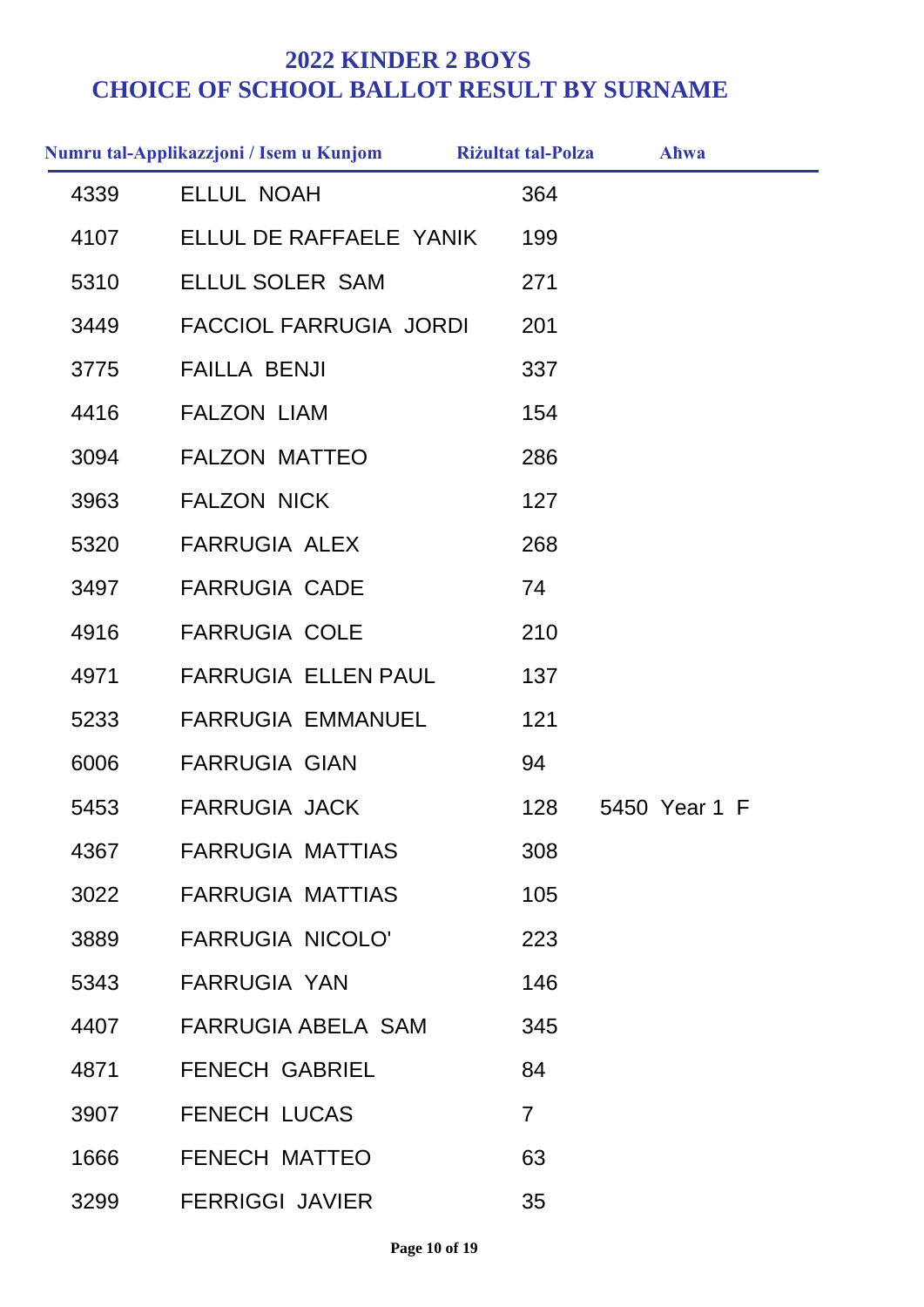|      | Numru tal-Applikazzjoni / Isem u Kunjom | <b>Riżultat tal-Polza</b> | Ahwa            |
|------|-----------------------------------------|---------------------------|-----------------|
| 5424 | <b>FERRIGGI LUCA</b>                    | 355                       |                 |
| 5333 | <b>FLORES CRAIG</b>                     | 256                       |                 |
| 3564 | <b>FLORES MICHELE</b>                   | 183                       |                 |
| 4493 | FORMOSA ETHAN PAUL                      | 145                       |                 |
| 5571 | <b>FORMOSA LUIGI</b>                    | 326                       | 5011 Kinder 1 F |
| 3478 | FORMOSA BELLIZZI LEONAR                 | 323                       |                 |
| 3819 | FORMOSA MUSCAT GIANLUC                  | 160                       |                 |
| 5921 | <b>FRENDO MATTHEW</b>                   | 33                        |                 |
| 1662 | <b>FRENDO MAGRO MIKAIL</b>              | 55                        | 1659 K2 F       |
| 3346 | <b>GAFA' ZACK</b>                       | 176                       |                 |
| 4482 | <b>GALEA MATTHEW</b>                    | 73                        |                 |
| 4700 | <b>GALEA MAX</b>                        | 15                        |                 |
| 5188 | <b>GALEA NICK</b>                       | 367                       |                 |
| 3644 | <b>GALEA RAUL</b>                       | 187                       |                 |
| 3481 | <b>GALEA SAMUEL</b>                     | 165                       |                 |
| 5262 | <b>GALEA THOMAS PETER</b>               | 251                       |                 |
| 5697 | <b>GALEA GOULD BEN</b>                  | 157                       |                 |
| 3977 | <b>GARILLI ANDREA</b>                   | 309                       |                 |
| 6131 | <b>GATT DALE</b>                        | 354                       |                 |
| 4478 | <b>GATT JAMIE</b>                       | 123                       |                 |
| 4873 | <b>GATT JAMIE</b>                       | 352                       | 4877 Kinder 2 M |
| 4877 | <b>GATT JORDAN</b>                      | 394                       | 4873 Kinder 2 M |
| 5311 | <b>GATT JULIAN</b>                      | 129                       |                 |
| 3827 | <b>GATT LENNON</b>                      | 388                       |                 |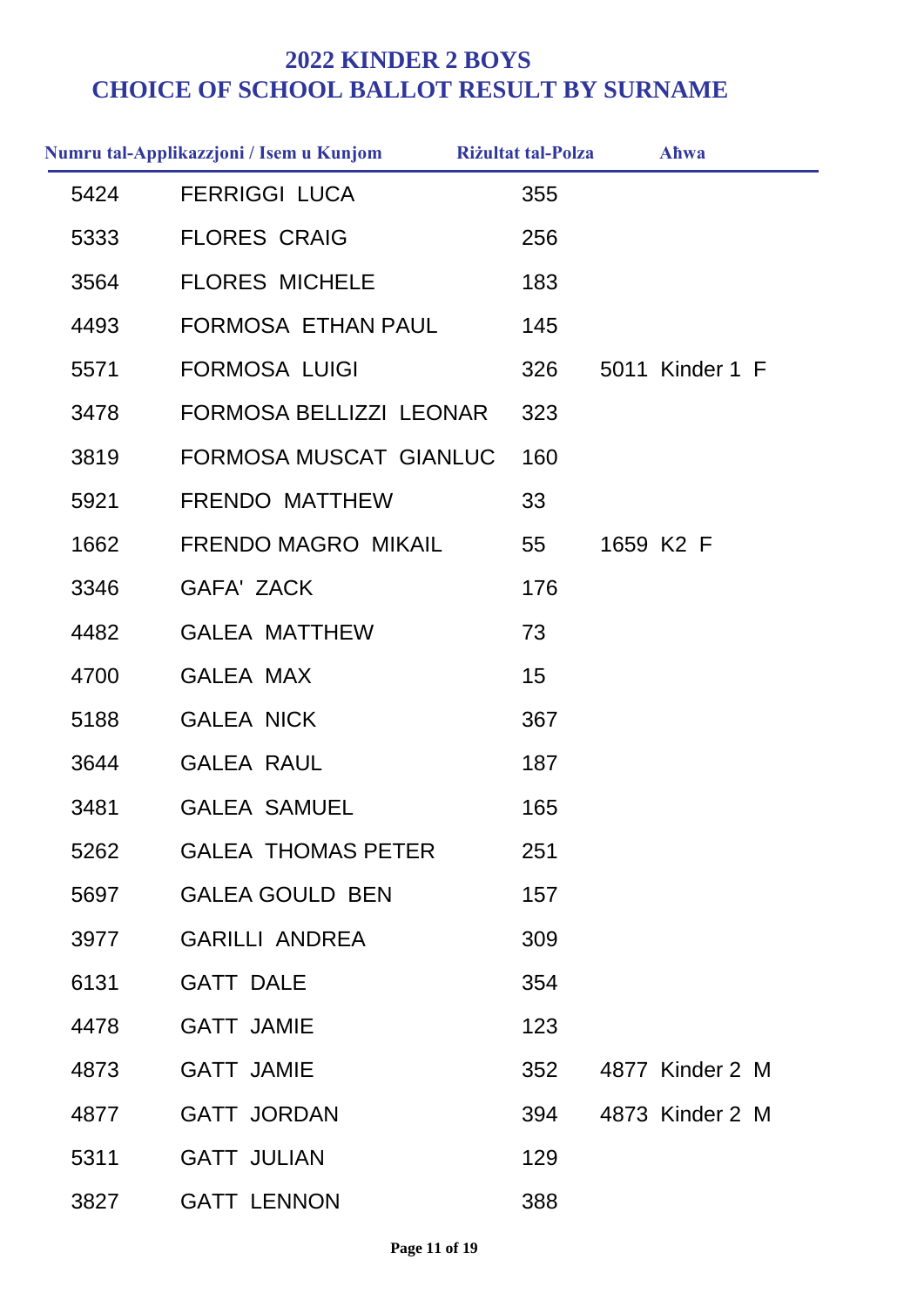|      | Numru tal-Applikazzjoni / Isem u Kunjom | <b>Riżultat tal-Polza</b> | Ahwa            |
|------|-----------------------------------------|---------------------------|-----------------|
| 6139 | <b>GAUCI LUKE</b>                       | 311                       | 6136 Year 1 F   |
| 3812 | <b>GAUCI ZAMMIT LUIGI</b>               | 66                        |                 |
| 4539 | <b>GERADA GIUSEPPE</b>                  | 264                       |                 |
| 3937 | <b>GIALANZE' JAKE</b>                   | 58                        |                 |
| 5638 | <b>GIORDANO LUIGI</b>                   | 67                        |                 |
| 3044 | <b>GOLUBOVIC GAMBIN LUKA</b>            | 304                       |                 |
| 4089 | <b>GRECH JAKE</b>                       | 22                        |                 |
| 5800 | <b>GRECH MATTEO</b>                     | 284                       |                 |
| 4497 | <b>GRECH YAN</b>                        | 283                       |                 |
| 3102 | <b>GRECH BONETT NICHOLAS</b>            | 332                       |                 |
| 4926 | <b>GRIMA GIANLUCA</b>                   | 389                       |                 |
| 5176 | <b>GRIMA JAKE</b>                       | 109                       |                 |
| 3290 | <b>GRIMA NEIL</b>                       | 371                       |                 |
| 4384 | <b>GRIMA AGIUS ZACH</b>                 | 186                       |                 |
| 1134 | <b>GRIMA DUCA ISAAC</b>                 | 122                       |                 |
| 2150 | <b>GRIXTI DIASRAY</b>                   | 368                       |                 |
| 6104 | <b>GRIXTI IKER</b>                      | 184                       |                 |
| 5339 | HILLYER GEORGE HENRY                    | 261                       |                 |
| 3850 | <b>JAEGER MORITZ</b>                    | 269                       |                 |
| 4035 | <b>JONES DORIAN</b>                     | 189                       |                 |
| 4460 | LEPRE MATTEO                            | 21                        |                 |
| 6061 | <b>LIA DORIAN</b>                       | 288                       |                 |
| 3177 | <b>MAGRO JAMES</b>                      | 64                        |                 |
| 1142 | <b>MAGRO MIKAJEL</b>                    | 320                       | 4246 KINDER 1 M |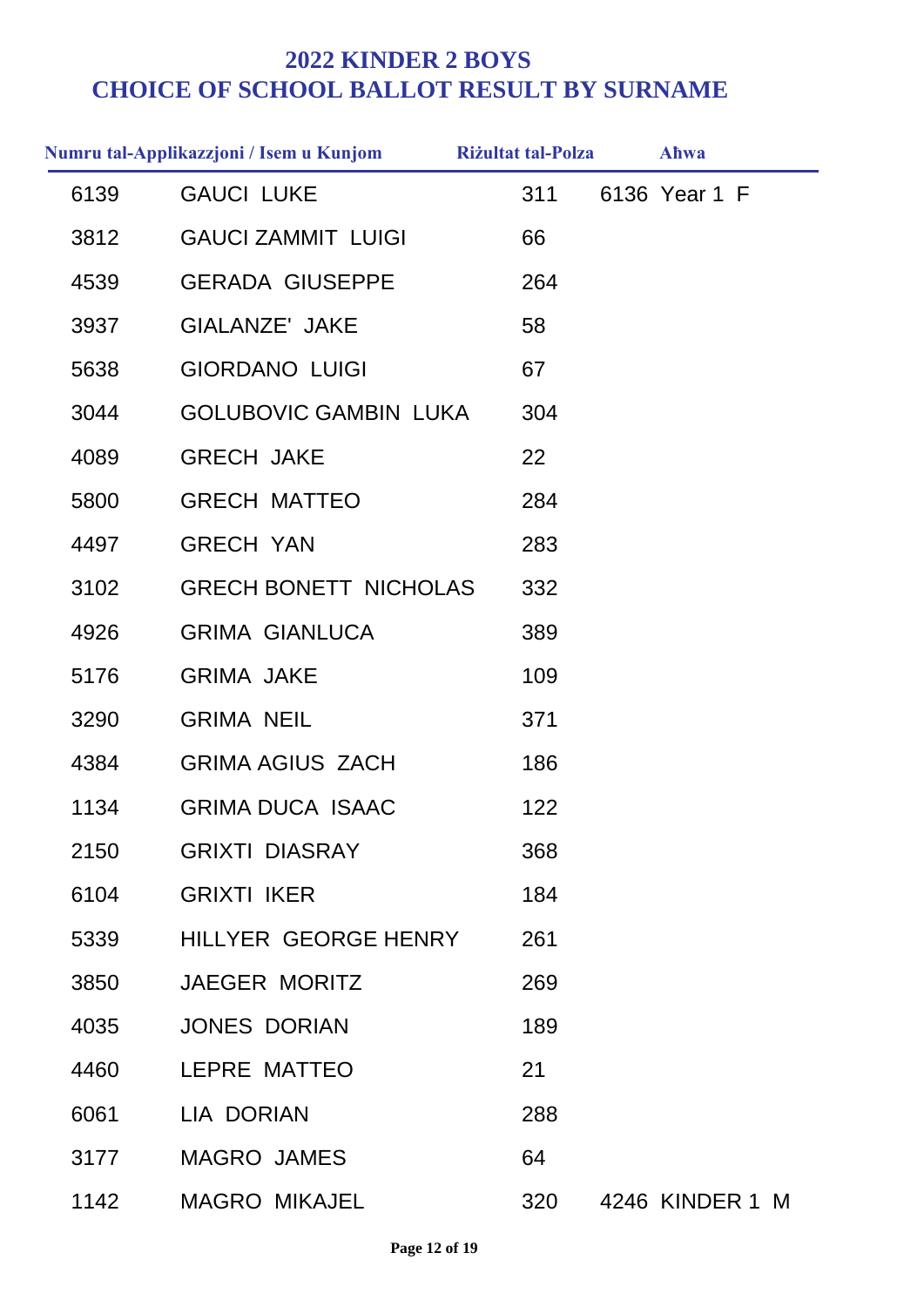|      | Numru tal-Applikazzjoni / Isem u Kunjom | <b>Riżultat tal-Polza</b> | Ahwa           |
|------|-----------------------------------------|---------------------------|----------------|
| 3090 | <b>MAGRO GILI BEN</b>                   | 42                        |                |
| 5543 | MALLIA ANDREA                           | 178                       |                |
| 4967 | <b>MARLETTA LUCA</b>                    | 277                       |                |
| 4148 | <b>MARSHALL DECLAN</b>                  | 116                       |                |
| 4928 | <b>MASSA ADAM</b>                       | 257                       |                |
| 4257 | MAYER JAMIE                             | 252                       |                |
| 5864 | <b>MERCIECA KARL</b>                    | 375                       |                |
| 3500 | <b>MERCIECA SAM</b>                     | 6                         |                |
| 3910 | MICALLEF BRADLEY                        | 361                       |                |
| 5309 | <b>MICALLEF DANIEL</b>                  | 305                       |                |
| 3818 | MICALLEF GUZE                           | 325                       |                |
| 3725 | MICALLEF JAMIE                          | 396                       |                |
| 5647 | MICALLEF JAMIE                          | 260                       |                |
| 5650 | MICALLEF NOAH                           | 181                       |                |
| 5987 | MICALLEF SEBASTIAN                      | 136                       |                |
| 3049 | MICALLEF THOMAS                         | 392                       |                |
| 5036 | MICALLEF ZACK                           | 218                       |                |
| 3510 | MICALLEF CAMILLERI BEN                  | 315                       |                |
| 3671 | MICALLEF MAHONEY NICHOL                 | 380                       | 729 Kinder 2 M |
| 4474 | <b>MIFSUD BEN</b>                       | 99                        |                |
| 4299 | <b>MIFSUD HENRY</b>                     | 390                       |                |
| 4746 | <b>MIFSUD ISAAC</b>                     | 330                       |                |
| 3652 | <b>MIFSUD JAMES</b>                     | 294                       |                |
| 5556 | <b>MIFSUD JAMIE</b>                     | 276                       |                |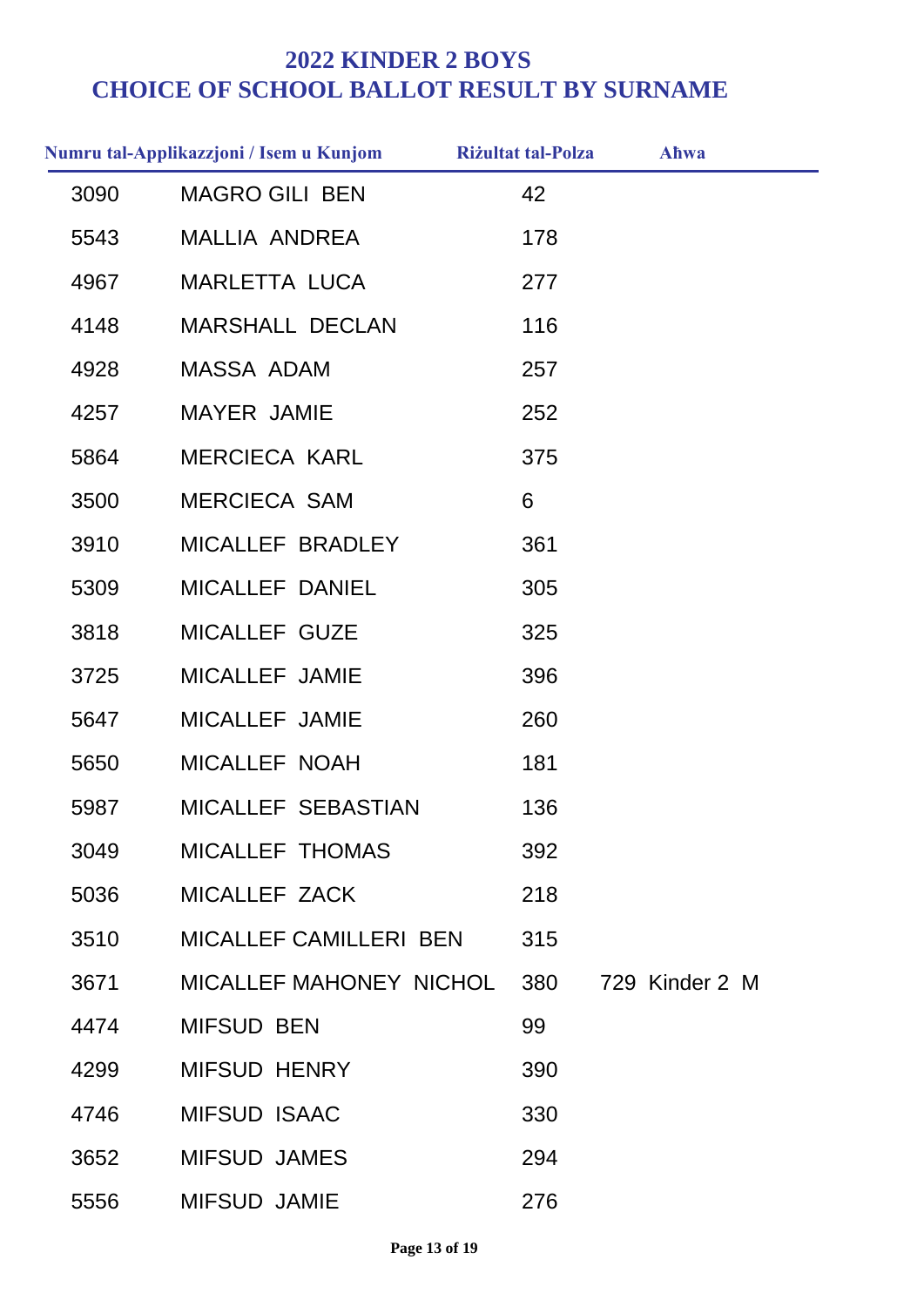|      | Numru tal-Applikazzjoni / Isem u Kunjom | <b>Riżultat tal-Polza</b> | Ahwa          |
|------|-----------------------------------------|---------------------------|---------------|
| 4417 | <b>MIFSUD MIKELE</b>                    | 243                       |               |
| 3341 | <b>MIFSUD NATE</b>                      | 300                       |               |
| 4673 | <b>MIFSUD NICHOLAS</b>                  | 232                       |               |
| 5399 | <b>MIFSUD NIKOLAI</b>                   | 90                        |               |
| 5499 | MIFSUD NOAH ANTHONY                     | 69                        |               |
| 3799 | <b>MIFSUD ZAK</b>                       | 267                       |               |
| 5142 | <b>MIZZI SCERRI NOAH</b>                | 255                       | 5139 Year 1 M |
| 3599 | <b>MURRAY CURTIS TOM</b>                | 203                       |               |
| 4050 | <b>MUSCAT ANDREI</b>                    | 95                        |               |
| 3602 | <b>MUSCAT BENJAMIN</b>                  | 119                       |               |
| 4127 | <b>MUSCAT EZEKIEL</b>                   | 318                       |               |
| 4889 | MUSCAT JAMIE                            | 150                       |               |
| 4849 | <b>MUSCAT KIYAN</b>                     | 324                       |               |
| 2148 | <b>MUSCAT LIAS</b>                      | 23                        |               |
| 5167 | <b>MUSCAT DOUBLESIN VICTOR</b>          | 202                       |               |
| 3139 | <b>OLIVA JULIAN</b>                     | 259                       |               |
| 3843 | <b>OLIVA LUCA</b>                       | 120                       |               |
| 4377 | <b>ORLAND JAKE</b>                      | 180                       |               |
| 3584 | <b>OVEREND GREGORY</b>                  | 328                       |               |
| 4235 | PACE ALESSANDRO                         | 39                        |               |
| 3534 | PACE LIAM                               | 274                       |               |
| 5781 | <b>PACE MATTHIAS</b>                    | 45                        |               |
| 5993 | PACE NICKY                              | 206                       |               |
| 3766 | PACE BALZAN TYLER                       | 191                       |               |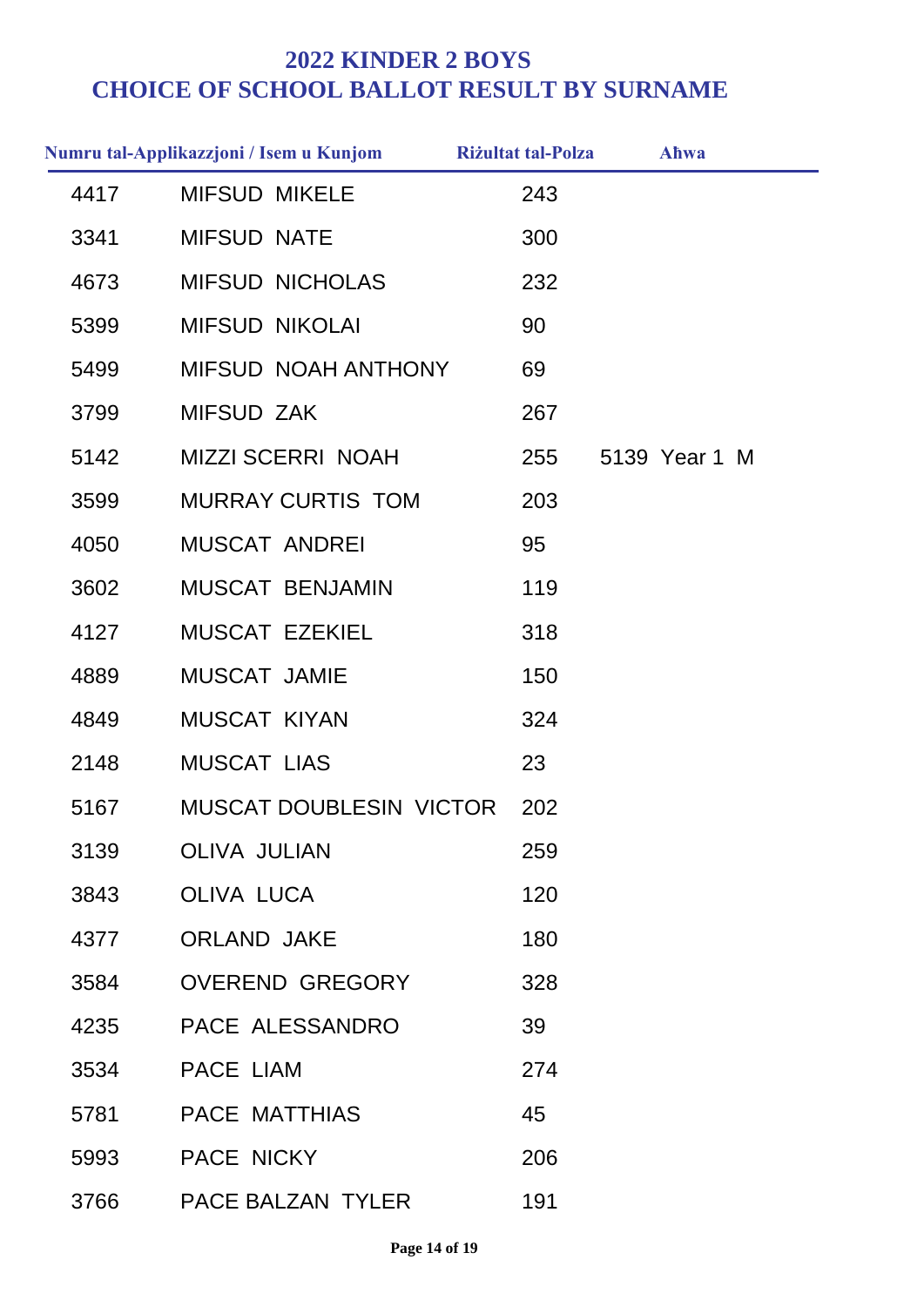|      | Numru tal-Applikazzjoni / Isem u Kunjom | <b>Riżultat tal-Polza</b> | Ahwa          |
|------|-----------------------------------------|---------------------------|---------------|
| 4227 | <b>PACE FARRUGIA JAMIE</b>              | 32                        |               |
| 5462 | <b>PACE HILI JACK</b>                   | 273                       |               |
| 6145 | PACE SPADARO BEN                        | 387                       |               |
| 5164 | <b>PARNIS ISAAC</b>                     | 2                         |               |
| 3810 | <b>PARNIS LUCA</b>                      | 225                       |               |
| 3285 | PIROTTA BEPPE                           | 363                       |               |
| 5606 | <b>PISANI LUCA</b>                      | 114                       |               |
| 4470 | <b>PISANI SAMUEL</b>                    | 79                        | 1380 FORM 1 M |
| 1824 | PISANI MUSCAT ETHAN                     | 92                        |               |
| 5870 | POLIDANO ZAMMIT NOAH                    | 263                       |               |
| 5734 | PORTELLI JAMES                          | 258                       | 5732 Year 4 F |
| 4816 | <b>PORTELLI LUIGI</b>                   | 391                       |               |
| 4054 | <b>PSAILA MATTEO</b>                    | 16                        |               |
| 3958 | <b>RAKIC LUKA</b>                       | 366                       |               |
| 4911 | <b>RANDAZZO LUIGI</b>                   | 5                         |               |
| 5185 | <b>RAPINETT LUIGI</b>                   | 346                       |               |
| 3124 | <b>RAUSI DANIEL</b>                     | 358                       | 3167 Year 1 M |
| 4456 | <b>ROY MOSES</b>                        | 53                        |               |
| 4394 | <b>SACCO NOAH</b>                       | 152                       |               |
| 4319 | <b>SALIBA DEAN</b>                      | 30                        |               |
| 5940 | <b>SALIBA JULIAN</b>                    | 147                       |               |
| 4698 | <b>SALIBA LUKE</b>                      | 170                       |               |
| 6062 | <b>SALIBA NICHOLAS</b>                  | 101                       |               |
| 3871 | <b>SALIH BENJAMIN PAUL</b>              | 266                       |               |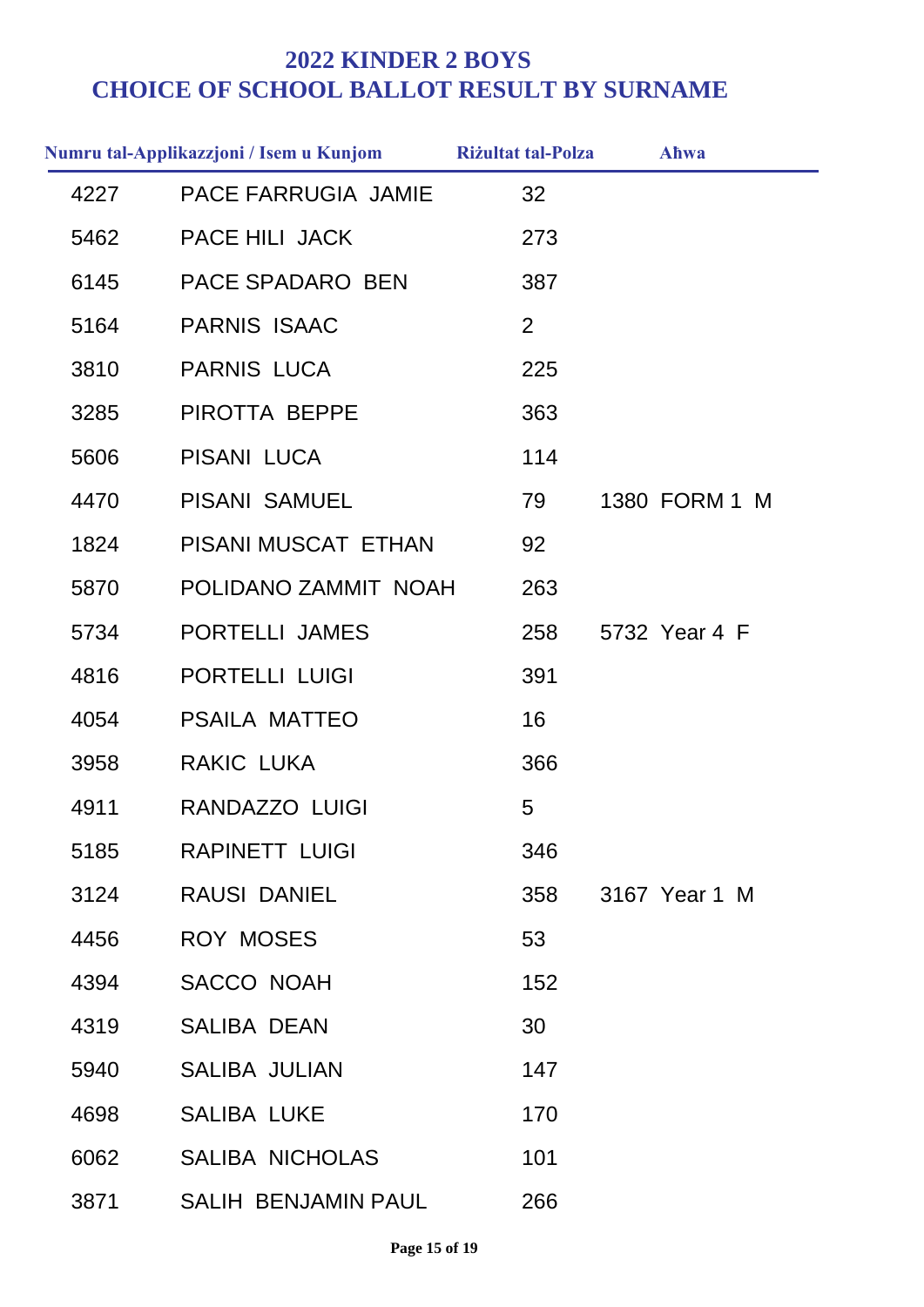|      | Numru tal-Applikazzjoni / Isem u Kunjom | <b>Riżultat tal-Polza</b> | Ahwa            |
|------|-----------------------------------------|---------------------------|-----------------|
| 5461 | <b>SAMMUT DANIEL</b>                    | 46                        |                 |
| 4622 | SAMMUT DEBONO THANIEL                   | 158                       |                 |
| 5554 | <b>SAYWELL CRAIG</b>                    | 174                       |                 |
| 1549 | <b>SCALPELLO BEN</b>                    | 221                       |                 |
| 5777 | <b>SCERRI FRANCESCO</b>                 | 85                        | 5776 Form 1 M   |
| 4810 | <b>SCERRI LEO</b>                       | 227                       |                 |
| 3491 | <b>SCERRI NEIL</b>                      | 360                       |                 |
| 3681 | <b>SCHEMBRI NATE</b>                    | $12 \overline{ }$         |                 |
| 5778 | <b>SCHEMBRI NATHAN</b>                  | 285                       |                 |
| 4325 | <b>SCHEMBRI NICHOLAS</b>                | 295                       |                 |
| 5911 | <b>SCHEMBRI CARUANA LUKE</b>            | 379                       |                 |
| 5662 | <b>SCIBERRAS DEAN</b>                   | 272                       |                 |
| 4607 | <b>SCIBERRAS JOSHUA</b>                 | 385                       |                 |
| 4870 | <b>SCICLUNA BEPPE</b>                   | 40                        |                 |
| 4424 | <b>SCICLUNA CYPRIAN</b>                 | 313                       |                 |
| 4890 | <b>SCICLUNA JEAN LUI</b>                | 310                       | 4920 Kinder 1 F |
| 3731 | <b>SCICLUNA WILLIAM</b>                 | 71                        |                 |
| 3999 | <b>SCICLUNA MALLIA JACK</b>             | 381                       |                 |
| 3679 | <b>SCIRIHA ZACH</b>                     | 102                       |                 |
| 5184 | <b>SEGUNA THEO</b>                      | 369                       |                 |
| 5393 | <b>SOBIC MICALLEF LUCA</b>              | 341                       |                 |
| 4117 | <b>SOLER LUCA</b>                       | 182                       |                 |
| 4043 | <b>SOUNESS KIERAN</b>                   | 142                       | 4034 Year 1 F   |
| 5329 | <b>SPAGNOL LIAM</b>                     | 82                        |                 |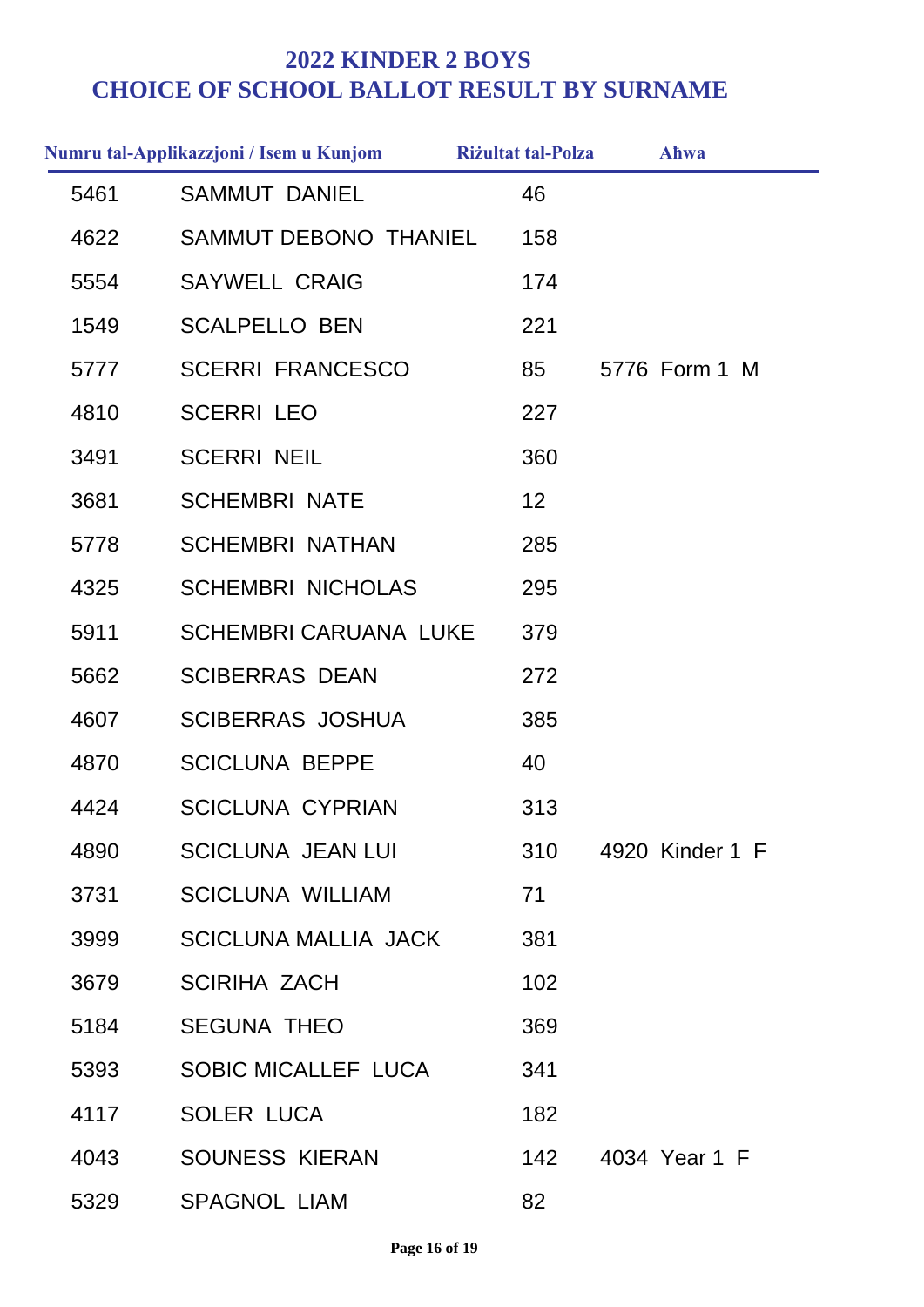|      | Numru tal-Applikazzjoni / Isem u Kunjom | <b>Riżultat tal-Polza</b> | Ahwa            |
|------|-----------------------------------------|---------------------------|-----------------|
| 3223 | <b>SPITERI MATTHEW</b>                  | 382                       |                 |
| 3392 | <b>SPITERI SAMUEL</b>                   | 306                       | 720 Kinder 2 F  |
| 4277 | SPITERI WILLETTS LENNY                  | 131                       |                 |
| 3270 | SPITERI ZAMMIT NATHAN                   | 229                       |                 |
| 3376 | <b>STANION JAX</b>                      | 38                        |                 |
| 5623 | <b>STIVALA RILEY THOMAS</b>             | 336                       |                 |
| 4151 | <b>SULTANA LUCA</b>                     | 18                        | 4156 Kinder 1 F |
| 4094 | TABONE ALESSANDRO                       | 208                       |                 |
| 6034 | <b>TABONE ALEXANDRE</b>                 | 244                       |                 |
| 3949 | <b>TABONE BEN</b>                       | 393                       | 3607 Kinder 1 F |
| 4532 | <b>TABONE ISAAC JOHN</b>                | 37                        |                 |
| 3519 | <b>TABONE BETTS LOGAN</b>               | 353                       |                 |
| 4613 | <b>TANTI ALEC</b>                       | 54                        | 0773 Year 1 M   |
| 2110 | <b>TANTI IAN</b>                        | 125                       |                 |
| 4949 | <b>TANTI THIAGO</b>                     | 91                        |                 |
| 5600 | THEUMA JACK                             | 250                       |                 |
| 5307 | THEUMA CASTELLETTI LUCA                 | 70                        |                 |
| 4397 | <b>TONNA DANIEL</b>                     | 359                       |                 |
| 5191 | <b>VASSALLO JACK</b>                    | 164                       |                 |
| 5231 | <b>VELLA AARON EMMANUEL</b>             | 4                         |                 |
| 5109 | <b>VELLA ALESSIO</b>                    | 239                       |                 |
| 5199 | <b>VELLA FRANCESCO</b>                  | 298                       |                 |
| 5904 | <b>VELLA GREGORY EDWIN</b>              | 132                       |                 |
| 6119 | <b>VELLA JACK</b>                       | 173                       |                 |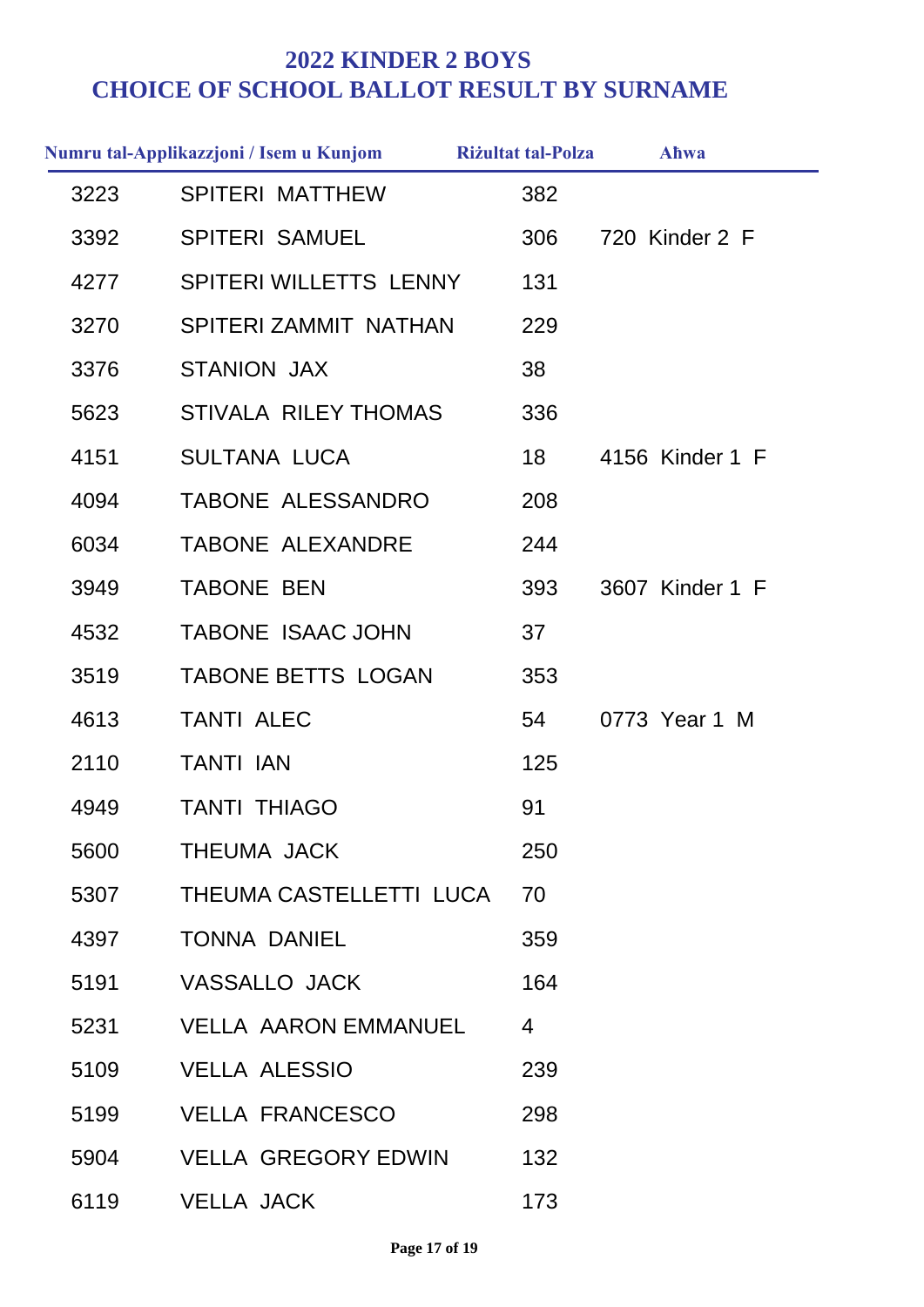|      | Numru tal-Applikazzjoni / Isem u Kunjom | <b>Riżultat tal-Polza</b> | Ahwa            |
|------|-----------------------------------------|---------------------------|-----------------|
| 4897 | <b>VELLA NICK</b>                       | 41                        |                 |
| 3943 | <b>VELLA NOAH</b>                       | 161                       |                 |
| 5793 | <b>VELLA NOAH RAY</b>                   | 265                       |                 |
| 3854 | <b>VELLA SEBASTIEN</b>                  | 192                       |                 |
| 3155 | <b>VELLA ZACH</b>                       | 249                       |                 |
| 5742 | <b>VELLA EGOROVA MATTHEOS</b>           | 47                        |                 |
| 5416 | <b>WILLIE KANE</b>                      | 196                       |                 |
| 4793 | <b>XERRI ZACK</b>                       | 351                       |                 |
| 3872 | <b>XIBERRAS LUCAS</b>                   | 26                        |                 |
| 4665 | <b>XUEREB BENJAMIN</b>                  | 319                       |                 |
| 3089 | <b>XUEREB BEPPE</b>                     | 275                       |                 |
| 4273 | <b>XUEREB EINAR</b>                     | 356                       |                 |
| 6128 | <b>ZACHIN EVAN MIHAI</b>                | 212                       | 6129 Form 1 M   |
| 4194 | <b>ZAHRA LEE</b>                        | 226                       | 4196 Kinder 2 M |
| 4196 | <b>ZAHRA LEO</b>                        | 376                       | 4194 Kinder 2 M |
| 5929 | <b>ZAHRA LIAM</b>                       | 350                       |                 |
| 5818 | <b>ZAHRA NOAH</b>                       | 134                       | 6007 Kinder 1 F |
| 3964 | ZAHRA DIACONO BENJAMIN                  | 301                       |                 |
| 3433 | <b>ZAMMIT CONOR</b>                     | 235                       |                 |
| 1133 | <b>ZAMMIT GAVIN</b>                     | 175                       |                 |
| 5131 | ZAMMIT JAKE                             | 303                       |                 |
| 6151 | <b>ZAMMIT JAMIE RAY</b>                 | 159                       |                 |
| 3247 | <b>ZAMMIT JOHN</b>                      | 57                        |                 |
| 3746 | <b>ZAMMIT KAYDEN</b>                    | 89                        |                 |